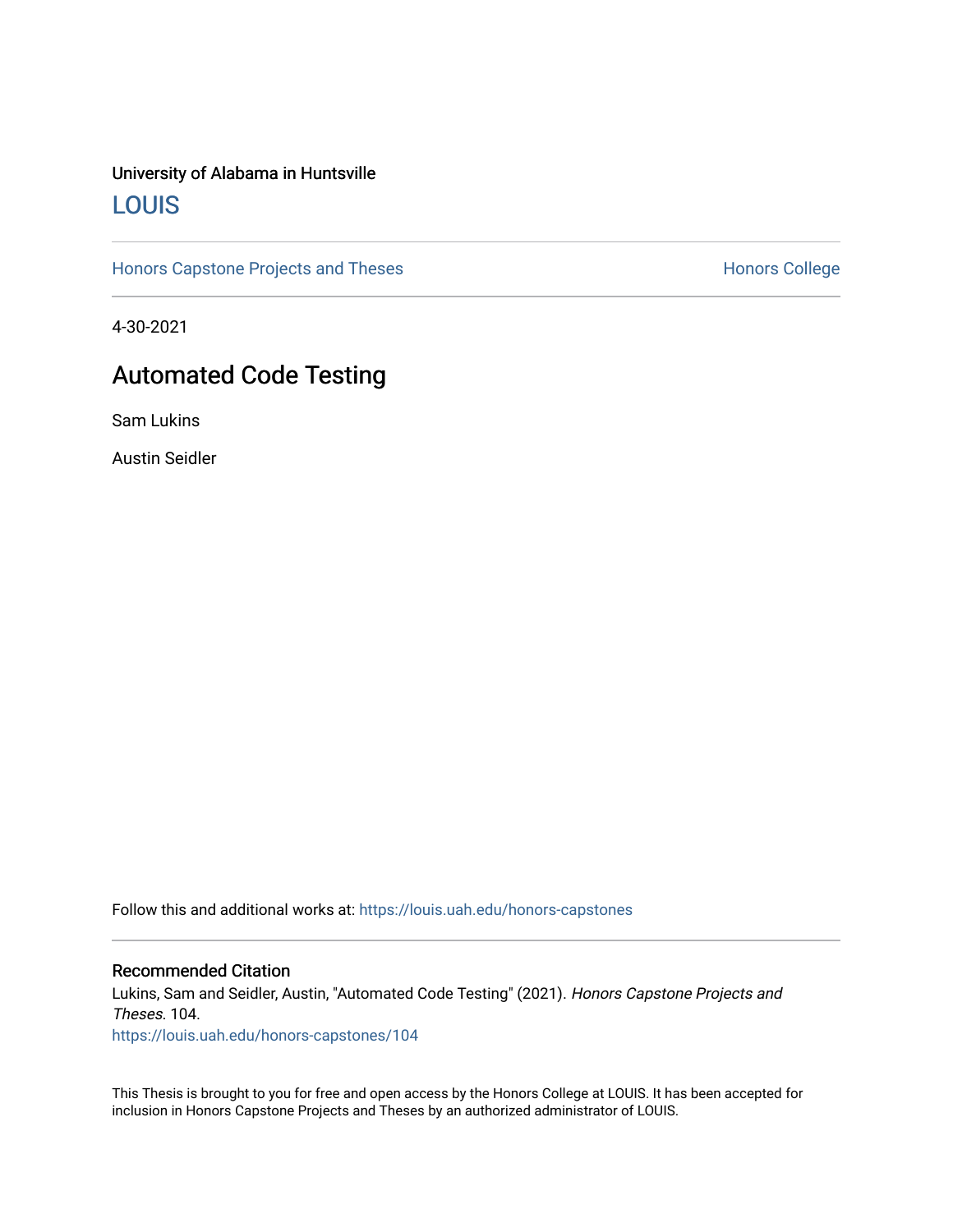# **Automated Code Testing**

**by**

# **Austen Seidler and Sam Lukins**

**An Honors Capstone**

**submitted in partial fulfillment of the requirements**

**for the Honors Diploma**

**to**

**The Honors College**

**of**

**The University of Alabama in Huntsville**

**April 27, 2021**

**Honors Capstone Director: R. Kevin Preston**

**Computer Science Lecturer**

 $\frac{1}{2027 - 04 - 29}$ 

2021-04-29

| Student (signature) | Date |
|---------------------|------|

|                                 | 30-Apr-2021                                                                   |
|---------------------------------|-------------------------------------------------------------------------------|
| <b>R. Kevin Preston</b>         |                                                                               |
| Director (signature)            | Date                                                                          |
| H.S. Kanpaneert                 | Date: 2021.04.30                                                              |
| <b>Department Chair</b>         | 11:13:44 -05'00'                                                              |
| Department Chair (signature)    | Date                                                                          |
| William Wilkerson               | Digitally signed by William<br>Wilkerson<br>Date: 2021.04.30 16:08:57 -05'00' |
| Honors College Dean (signature) | Date                                                                          |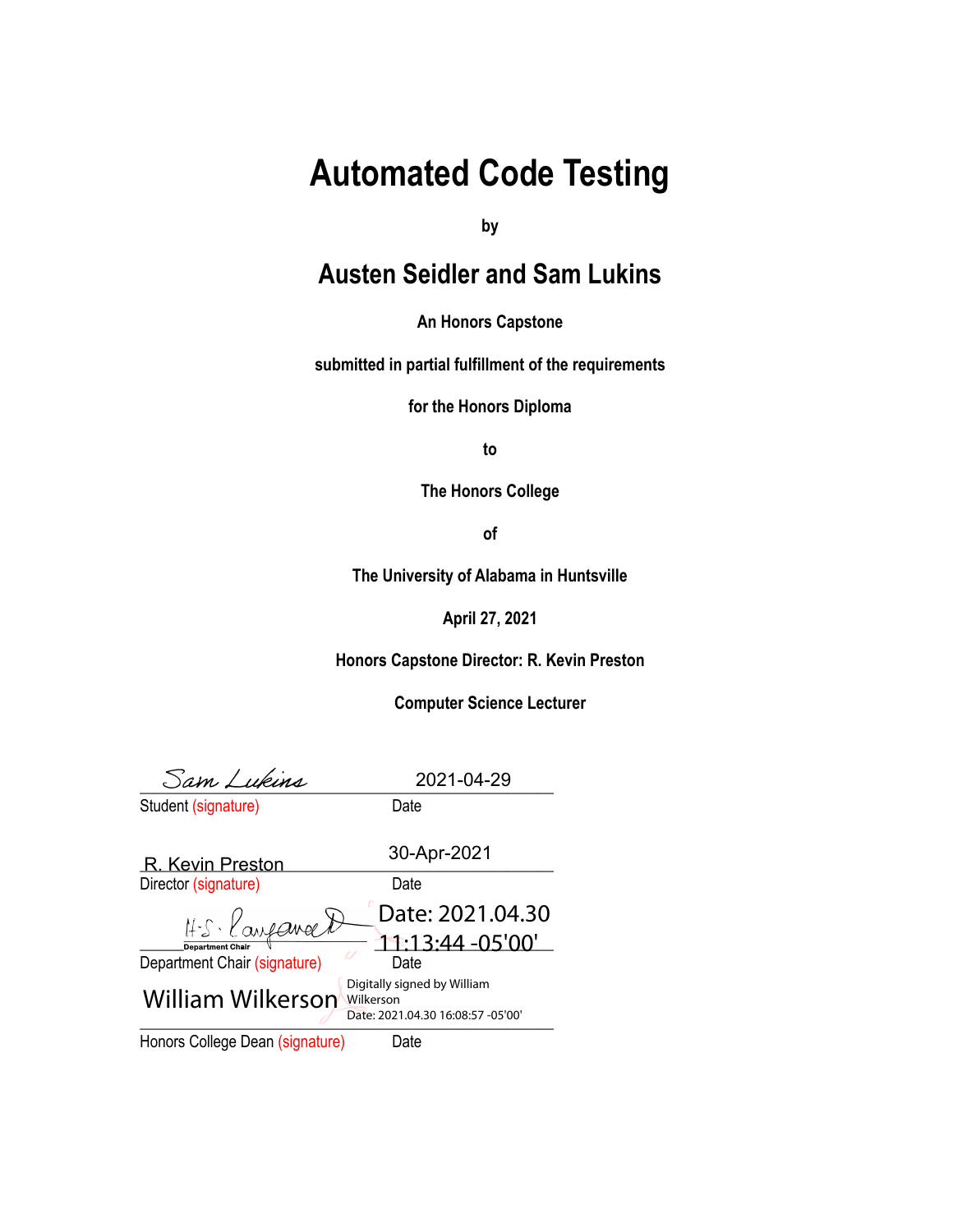

Honors College Frank Franz Hall +1 (256) 824-6450 (voice) +1 (256) 824-7339 (fax) honors@uah.edu

# **Honors Thesis Copyright Permission**

# **This form must be signed by the student and submitted as a bound part of the thesis.**

In presenting this thesis in partial fulfillment of the requirements for Honors Diploma or Certificate from The University of Alabama in Huntsville, I agree that the Library of this University shall make it freely available for inspection. I further agree that permission for extensive copying for scholarly purposes may be granted by my advisor or, in his/her absence, by the Chair of the Department, Director of the Program, or the Dean of the Honors College. It is also understood that due recognition shall be given to me and to The University of Alabama in Huntsville in any scholarly use which may be made of any material in this thesis.

\_\_\_\_\_\_\_\_\_\_\_\_\_\_\_\_\_\_\_\_\_\_\_\_\_\_\_\_ Sam Lukins

Student Name (printed)

Sam Lukins

Student Signature

\_\_\_\_\_\_\_\_\_\_\_ 2021-04-29

Date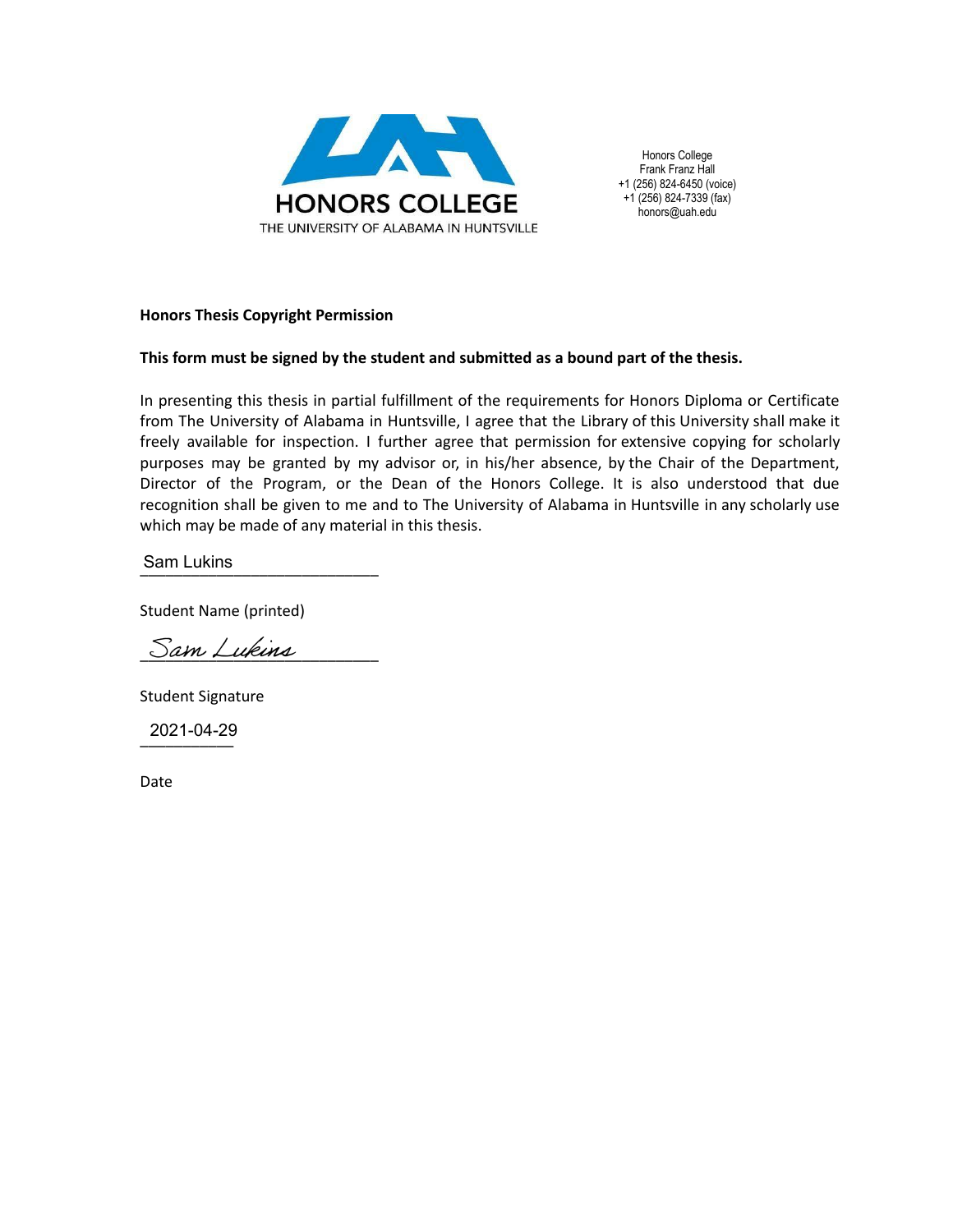# Table of Contents

| Abstract                   | 2  |
|----------------------------|----|
| Introduction               | 3  |
| <b>Testing Environment</b> | 4  |
| Test Design                | 6  |
| Results                    |    |
| Conclusion                 | 10 |
| Reference List             |    |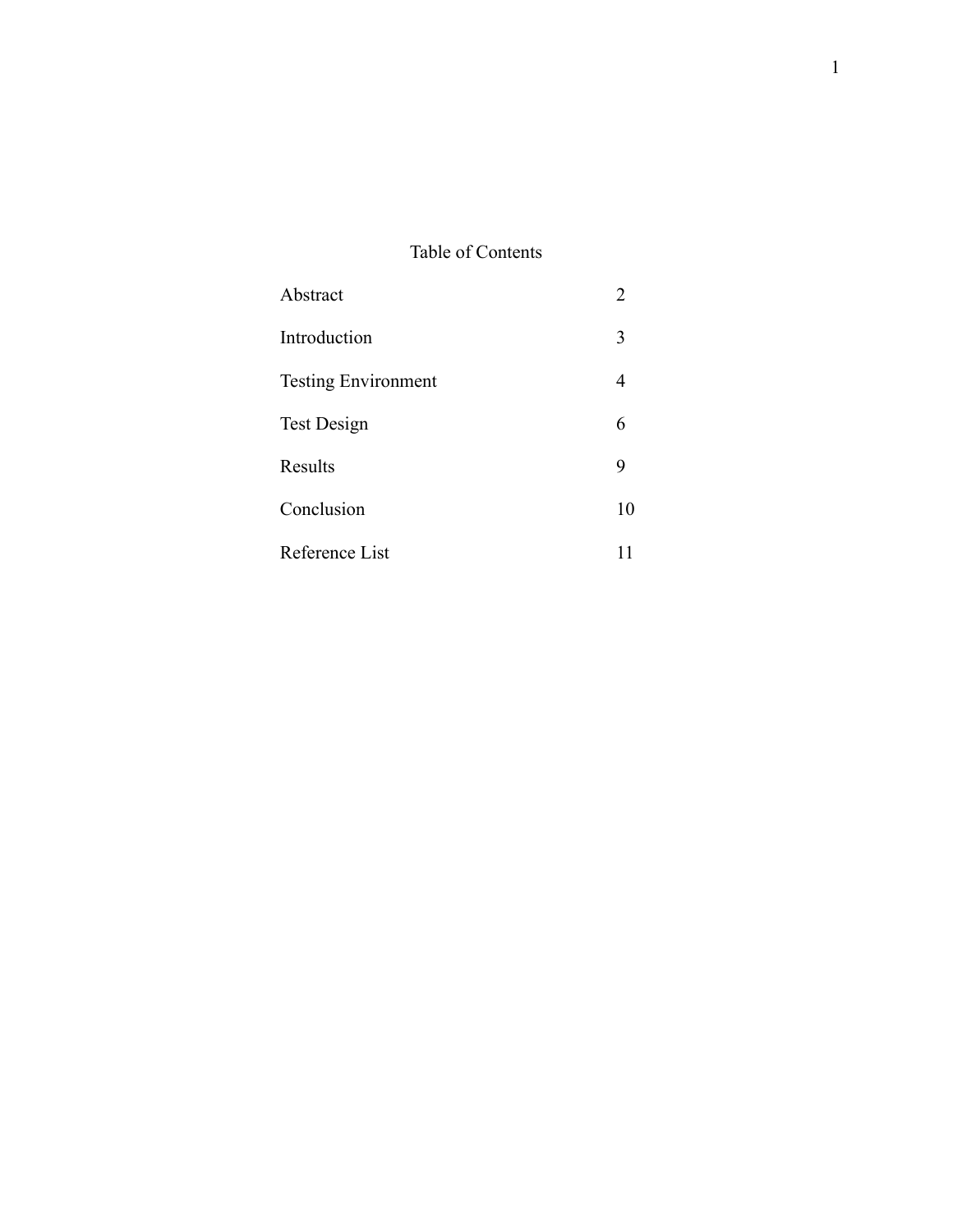# **Abstract**

Software testing is the process of verifying that a software application meets expected requirements and is free of defects. When software tools are used to test a software application and verify the results without manual human intervention, it is known as automated testing. To better understand the field of software testing, we wrote a series of automated tests for our group's senior design project, following recommended guidelines for software test development. We then observed the results of our testing and the perceived benefits of using automated tests.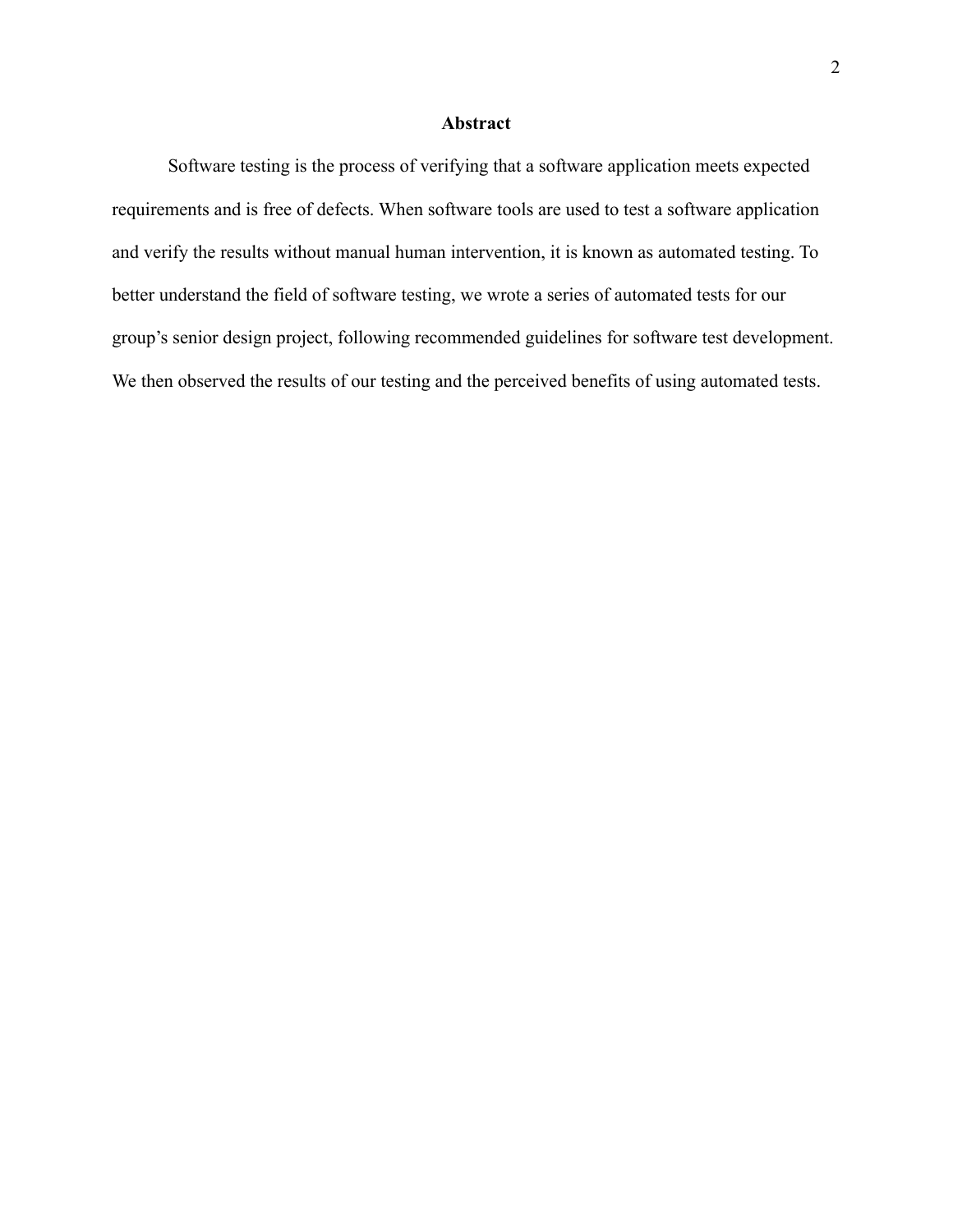### **Introduction**

Software testing is a vital yet time-consuming aspect of software development. In fact, according to one estimated, testing can often consume around 40~50% of software development efforts [1]. However, despite the importance of testing, software testing skills are often in short supply, especially among recent graduates, who often undervalue its role in software development and lack sufficient hands-on experience. This is especially true with regards to automated testing, as students often lack knowledge on how to write effective and complete automated tests. One 2016 study on perceptions of automated testing found that 55% of participants, all of whom were employed software developers, were not satisfied with the testing skills that new hires possessed [2]. This study found that these new hires generally lacked both knowledge of automated testing and hands-on experience with writing and using automated tests [2].

In this paper, we will be discussing our own work with automated testing for our senior design project and the recommended guidelines picked up from research and our own experience, as well as reporting the perceived benefits of writing automated tests for our project. Our hope is that this project will serve both as an example of how automated testing can be included alongside other projects undertaken by those new to the field of software development and as a guide detailing what practices to follow when designing automated tests.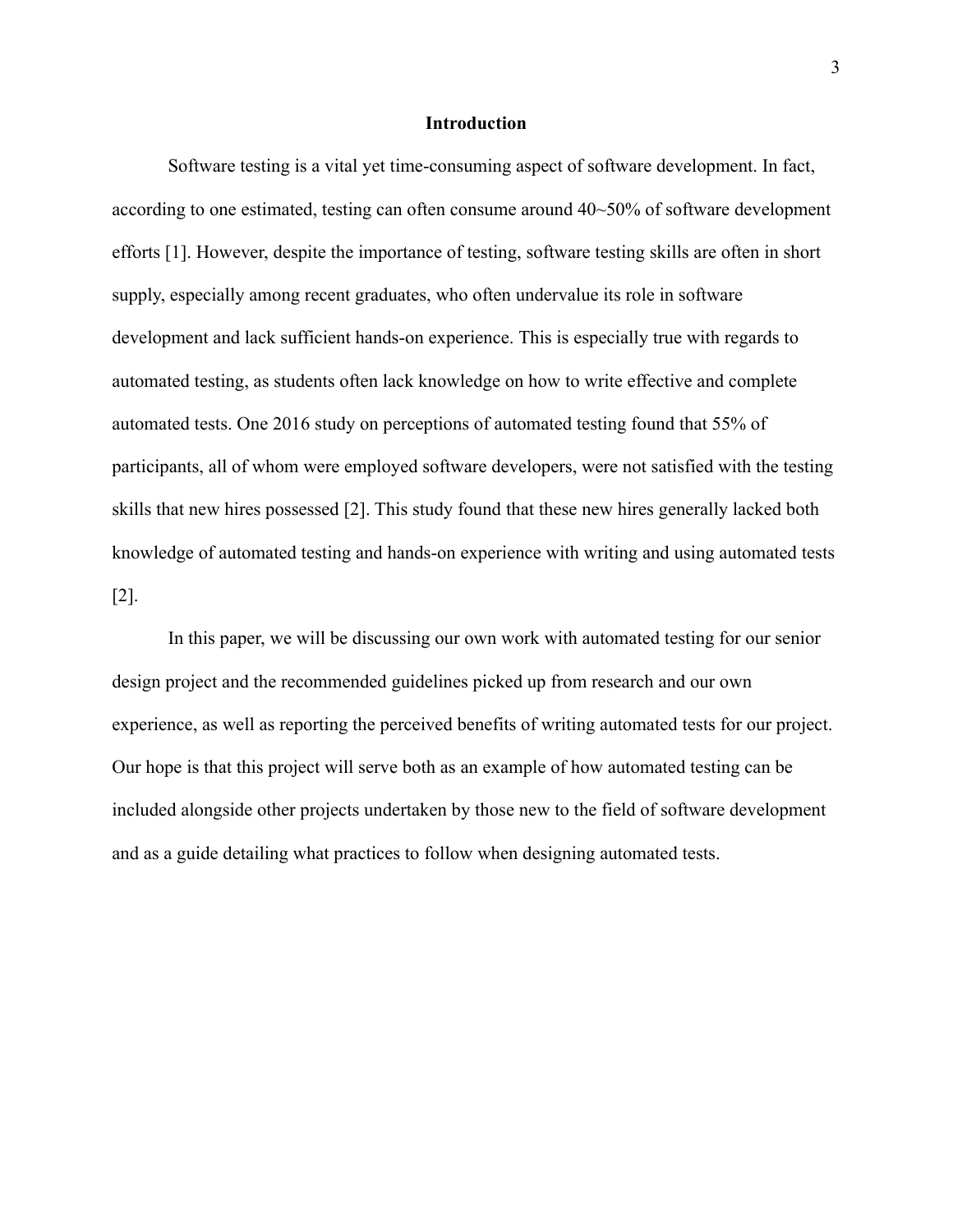#### **Testing Environment**

# **The Project**

First, it is important to understand the project that was being tested. Our group's assignment was to develop a program that can simulate a robotic vacuum cleaner in order to determine the effectiveness of various pathing algorithms that can be used by the vacuum. To accomplish this, the program utilized three major objects: a house object, a vacuum object, and a simulation runner, all of which required testing.

The first of these objects, the house, consisted of rooms, doors, furniture, and a floor covering. These parts could be edited using a graphical user interface (GUI) to allow for testing the vacuum's algorithms within any number of differing floor plans that could be saved to and loaded from files. Functions used by the house and related classes to accomplish these tasks included methods for adding rooms and furniture, methods for removing rooms and furniture, a method for adding a door to a room's wall, a method for setting the floor covering, and methods for serializing and deserializing a house to a given file.

The second object, the vacuum, had several different attributes that needed to be kept track of, including both fixed and variable attributes. Fixed attributes included size, vacuum width, and whisker width. Variable attributes included vacuum efficiency, whisker efficiency, speed, battery life, and pathing algorithm.

The third object, the simulation runner, was the most complex. The simulation would allow for the user to observe a vacuum running in real time, with the ability to run the simulation at x1, x5, and x50 speeds. As the vacuum moved, color coding was used to display which areas were cleaned. Once the simulation finished running, the results would be saved to a file, which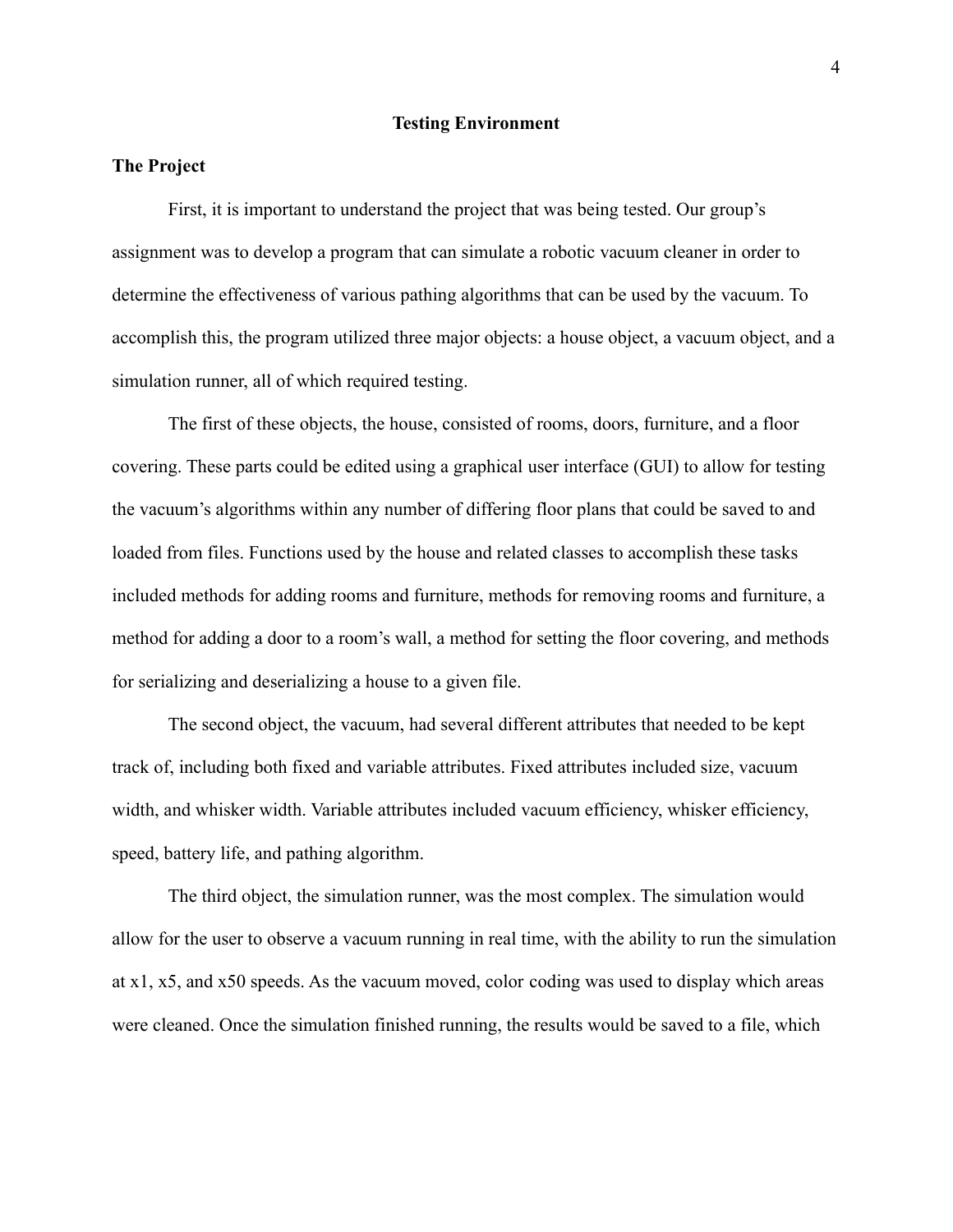could then be loaded back in to compare them to the results of previous runs. This object had many functions requiring extensive testing, most notably when it came to collision detection.

# **Software Tools**

The robot vacuum simulator was written in Java using NetBeans and IntelliJ IDEA, while the JUnit testing framework was used to write automated tests. Many tests also used the Mockito framework alongside JUnit.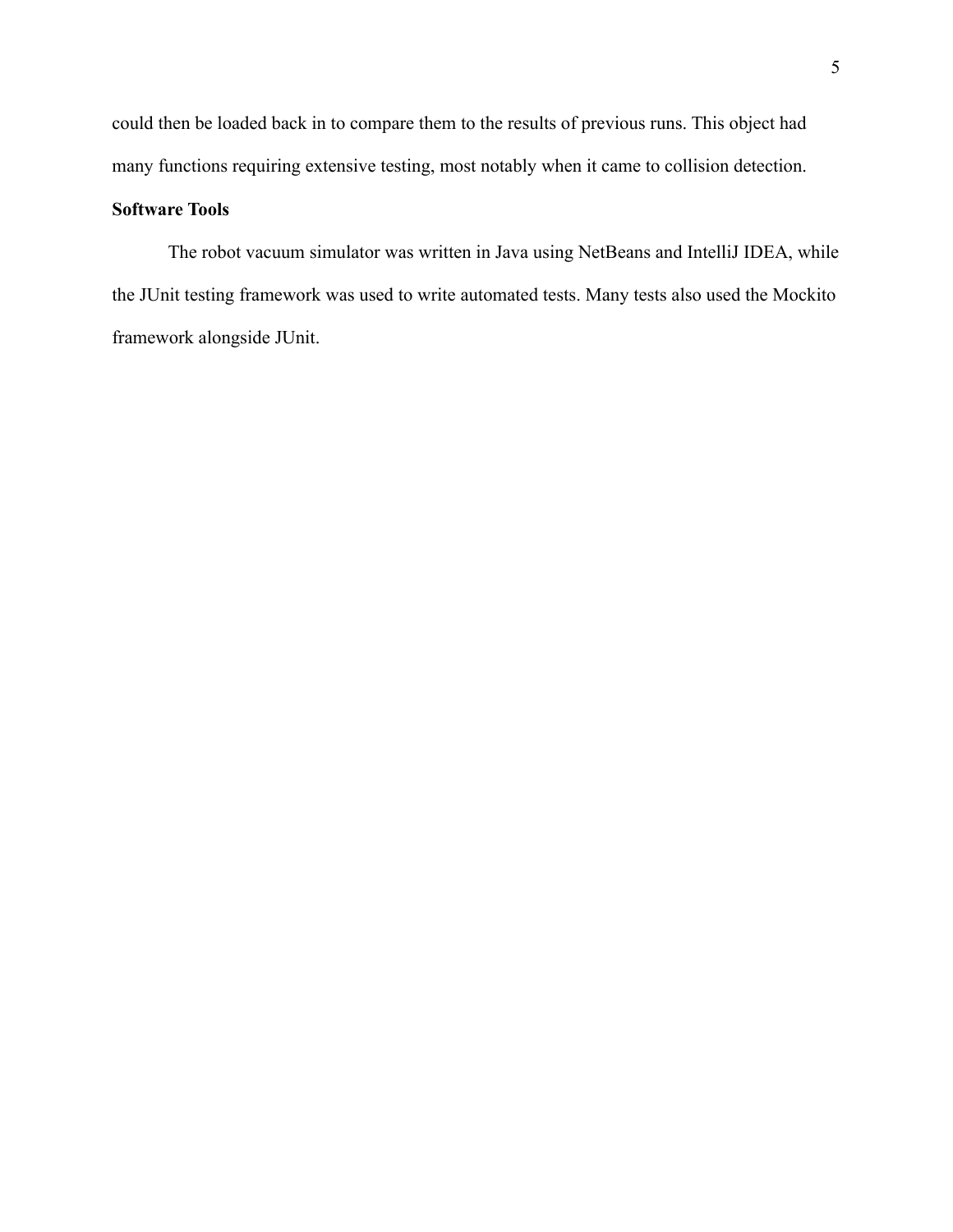## **Test Design**

Once work on the program was underway, automated tests were needed to ensure that everything functioned as intended. These tests were written alongside the code they were intended to test so that we could verify as soon as possible that everything was working correctly. While writing tests, certain testing practices were followed in order to ensure that tests were of high quality.

# **Short, Meaningful Tests**

Automated tests should be short, having only a single main focus per test. For example, consider the following test, which was written to test removing a room from a house.

```
@Test
public void testRemoveRoom() {
    House h1 = new House(20, 25, FlooringType.HARD);
    h1.addRoom(5, 5, 4, 4);
    assertNotNull(h1.getRoom(new Position(5, 5)));
    h1.removeRoom(new Position(5, 5));
    assertNull(h1.getRoom(new Position(5, 5)));
}
```
This test essentially performs a single main task: it asserts that a room that was previously determined to exist no longer does once the removeRoom() function is called. During the course of our project, we found that writing tests in this way resulted in simple, easily comprehensible tests.

### **Mock Objects Not Being Tested**

Objects that are not the focus of a test should be mocked using a framework such as Mockito, as mocking an object creates a more isolated object without dependencies that could needlessly clutter tests. It is for this reason that mocking is commonly used by developers when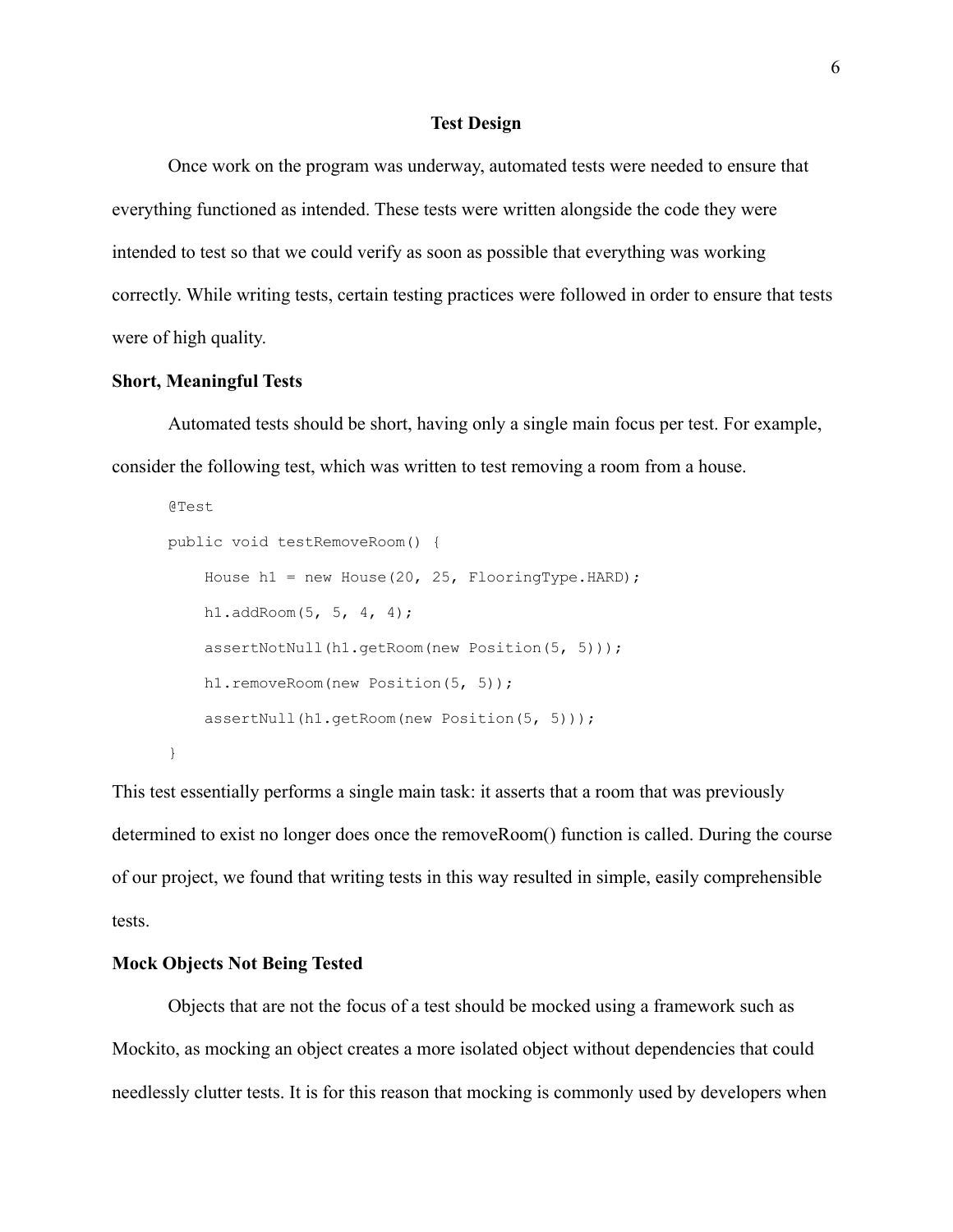faced with classes too complex to be instantiated in the test code [3]. The following function is an example of a method that test cases for this program used to create mock versions of collision circles:

```
private CollisionTestData generateMockCollisionCircleTestData(double x,
double y, double radius) {
    CollisionCircle circleMock = Mockito.mock(CollisionCircle.class);
    when(circleMock.getRadius()).thenReturn(radius);
    when(circleMock.getShape()).thenReturn(Shape.CIRCLE);
    Position pos = new Position(x, y);
    CollisionTestData ctdMock = Mockito.mock(CollisionTestData.class);
    when(ctdMock.getcShape()).thenReturn(circleMock);
    when(ctdMock.getPos()).thenReturn(pos);
    return ctdMock;
}
```
A mocked collision circle created using this function contains all of the information a test might need from a collision circle without the same level of complexity that creating a real collision circle would involve. We found that the introduction of functions such as this one made writing tests much easier.

# **Test Edge Cases**

Edge cases are scenarios that occur during extreme situations that are unlikely to occur in normal operation. Despite being uncommon, testing edge cases is an important part of software testing [3], ensuring completeness of test coverage. For example, when testing static collisions between simulated objects, tests were written not just for basic collisions but also for unlikely scenarios such as an object colliding with the corner of a wall and an object colliding when entirely inside another object.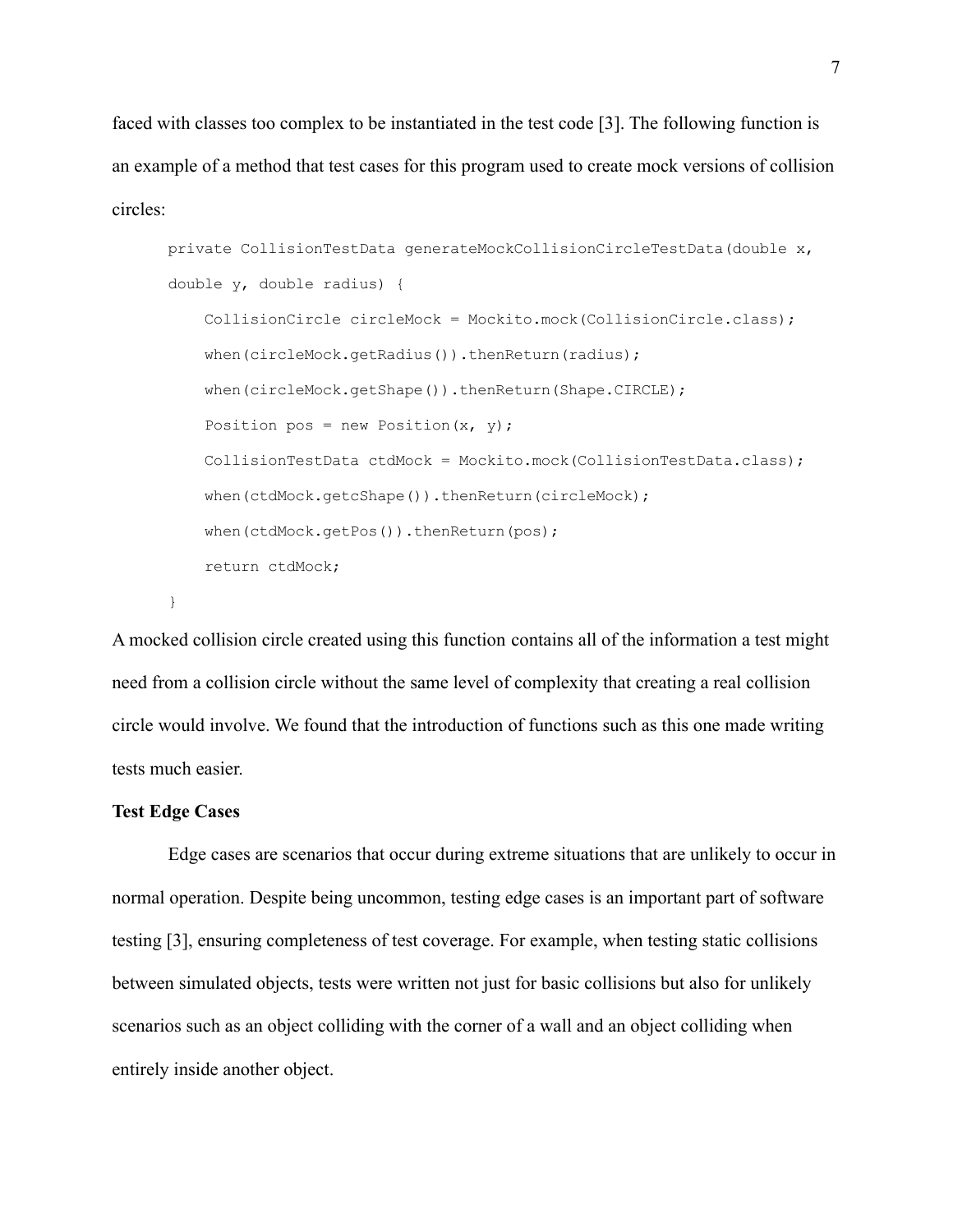# **Make Tests Independent**

Automated tests should be entirely independent from each other. A test should not depend on another test in order to function, and the performance of a test should not affect any other test's performance, as making tests that are dependent on each other can create a single point of failure that causes multiple tests to fail. For our project, we ensured that every test could be run independently and found that it also led to cleaner tests that were easier to understand.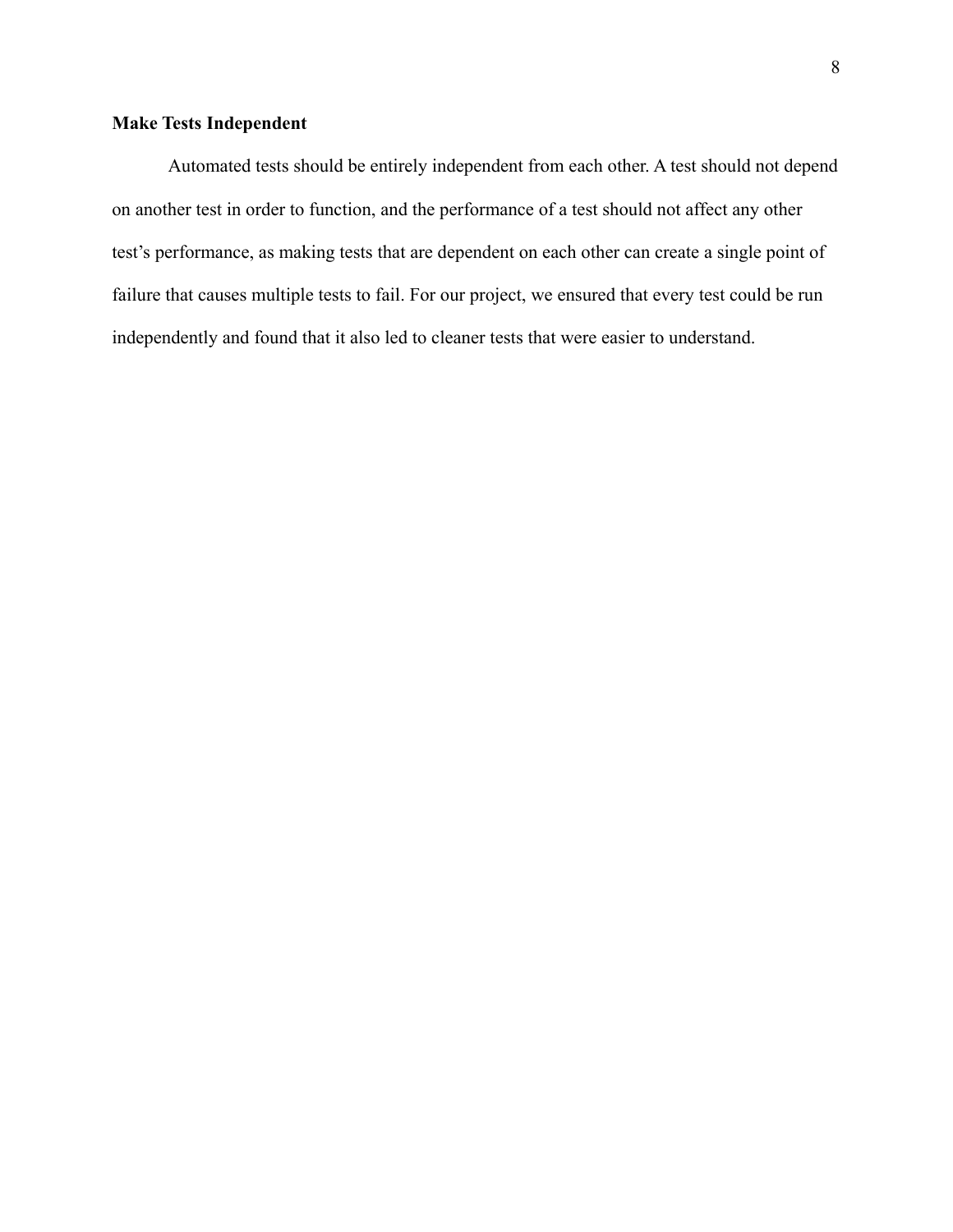#### **Results**

In total, 34 automated tests were created for the robot vacuum simulator using these guidelines over the course of the semester. The part of the program that required the most testing was collision detection, as there were many possibilities that could occur during execution that could cause the program to fail if just one did not work properly.

In addition to writing tests, a PowerPoint presentation detailing these testing guidelines was created to be used to educate students on how to test code more effectively. The presentation included definitions, good practices, things to avoid, and examples of how tests are formatted.

#### **Perceived Benefits of Automated Testing**

Because of these tests, we were able to verify the functionality of many important methods and discover errors that may have otherwise eluded us. Additionally, the automated nature of the tests meant that they had a couple of extra benefits. The first of these benefits was that the tests could be run much more quickly and accurately than tests performed manually. The other main benefit we observed was that the automated tests were easily repeatable, allowing for tests to be re-run whenever changes to the program code were made that might affect the results of one or more tests. Of course, we are not alone in reporting these benefits. Previously performed studies have reported similar findings, including a 2012 survey where 72% of respondents agreed that the ability to re-run automated tests saves time and cost [4]. Of course, automated tests still have their limitations. For example, there were some errors with the robot vacuum simulator that went undetected by the automated tests due to the errors being more complex than the incorrect operation of any single function or simple task. These errors were instead discovered during execution of the program.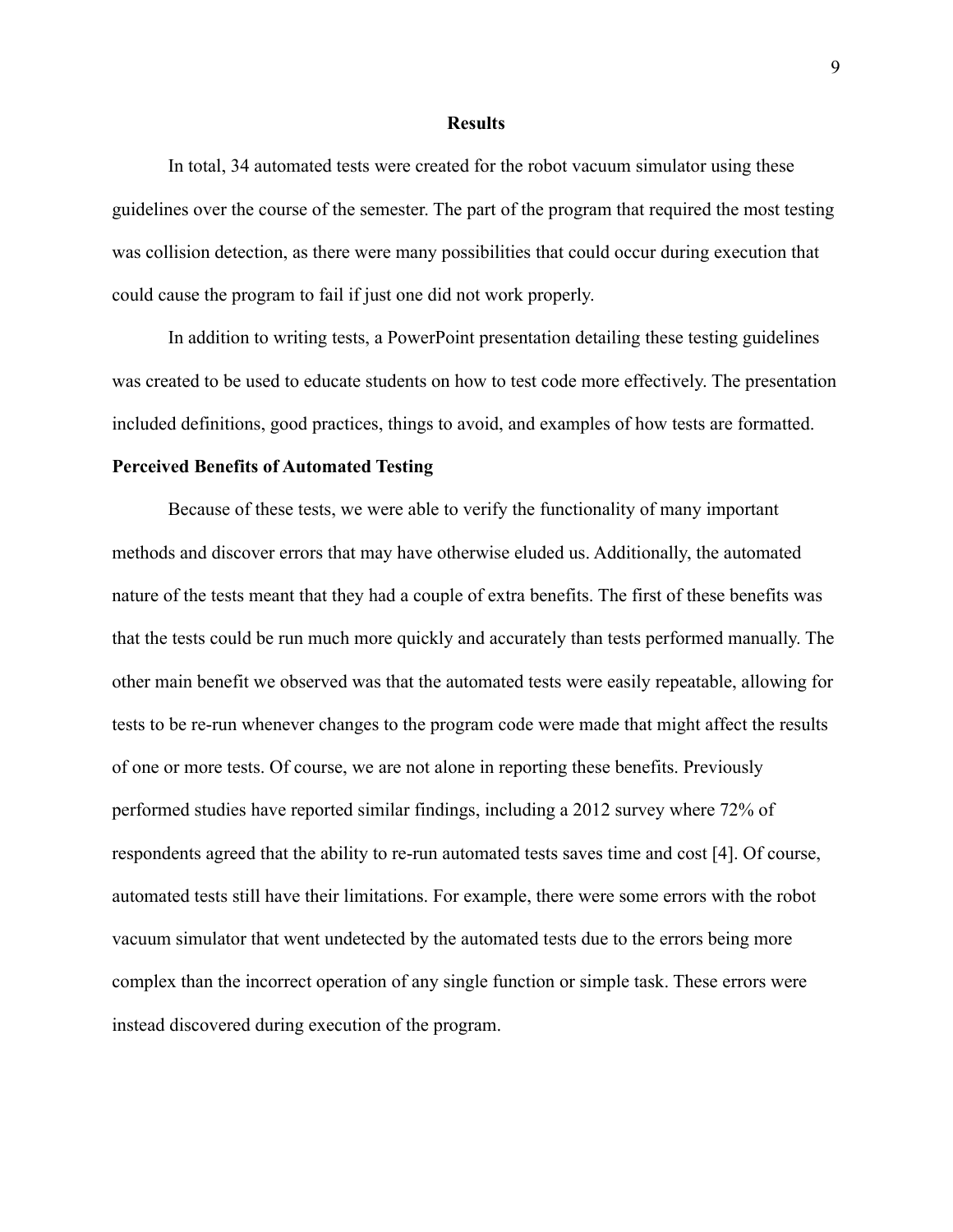# **Conclusion**

Automated testing is an incredibly deep and complex field with all sorts of practices, definitions, and guidelines to study and analyze, many of which are beyond the scope of this project. Some potential continuations of this project include researching the differences between the tests performed here and other testing techniques such as regression testing, comparing the effectiveness of automated testing on differing software applications, or performing a more in-depth study on the design of testing frameworks like JUnit. Regardless of what future research into automated research focuses on, the work presented here should serve as a useful look at good practices for automated testing and a potential guide for those looking to enter the field.